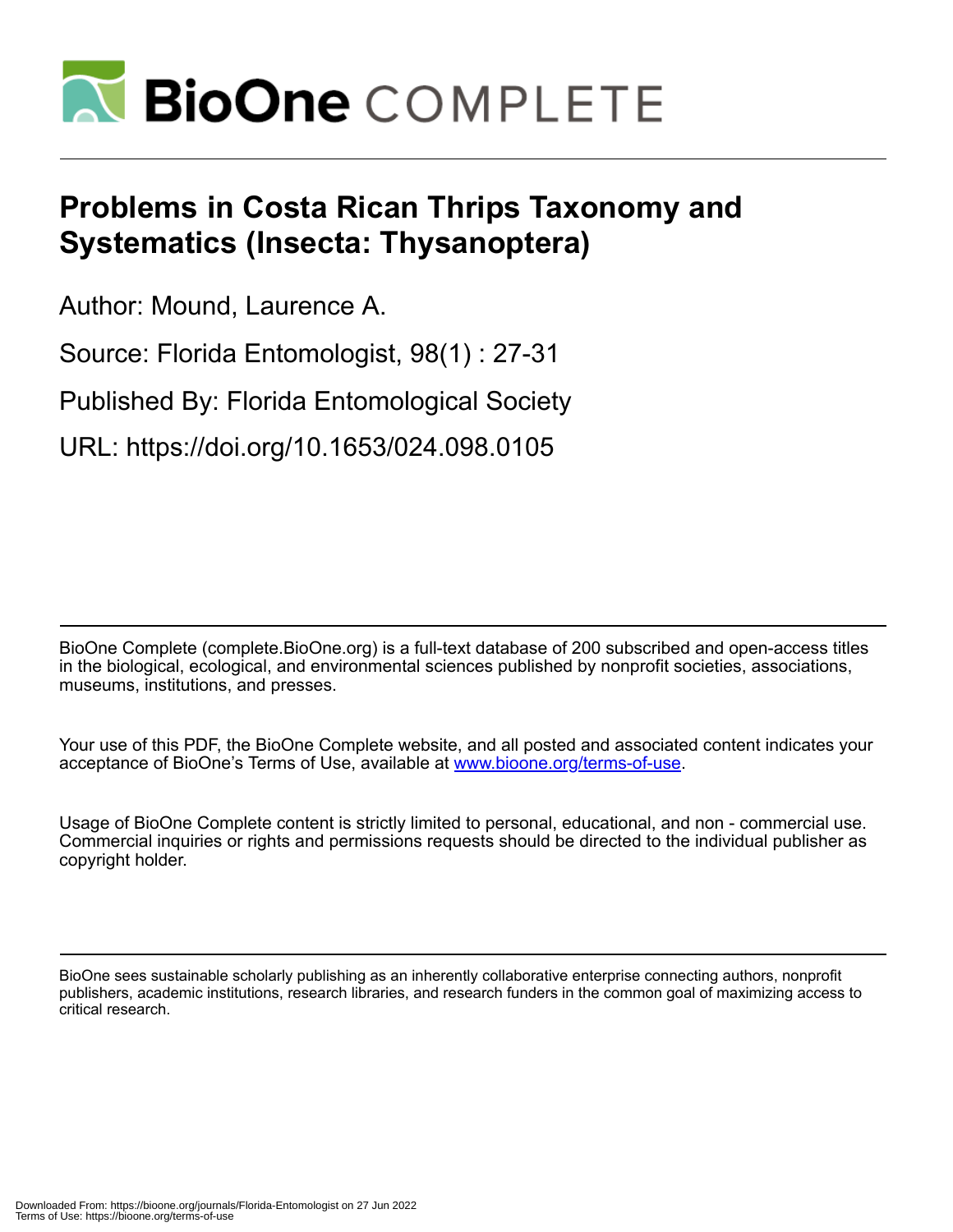# **Problems in Costa Rican thrips taxonomy and systematics (Insecta: Thysanoptera)**

*Laurence A. Mound*

### **Abstract**

The following nomenclatural actions are in response to a series of published reports, emanating from the University of Costa Rica, that were based on faulty microscopy and inaccurate scholarship. Among Thysanoptera Phlaeothripidae, the recently described genera *Kolia* and *Arthrips* are considered **new synonyms** of *Holothrips*, and reasons are provided for continuing to regard *Abiastothrips* as a synonym of *Holothrips*; also *Camilothrips* and *Marinaella* are considered **new synonyms** of *Eurythrips*. Among Thripidae, *Frankliniella caribae* is considered a **new synonym** of *Frankliniella insularis* and the synonymy of *Frankliniella fortissima* with *insularis* is re-established; *Jessicathrips* is considered a **new synonym** of *Thrips* genus. In addition, two misinterpretations of the Code of Zoological Nomenclature are discussed.

Key Words: Generic synonyms; Code of Zoological Nomenclature; microscopy; thrips

#### **Resumen**

Las siguientes acciones de nomenclatura son en respuesta a una serie de informes publicados, que proceden de la Universidad de Costa Rica, los cuales se basaron en un microscopía pobre usado y un conocimiento inexacto. Entre los Thysanoptera, Phlaeothripidae, se consideran los géneros recientemente descritos *Kolia* y *Arthrips* **nuevos sinónimos** de *Holothrips*, y se aportan las razones para continuar considerando *Abiastothrips* como sinónimo de *Holothrips*; también se consideran *Camilothrips* y *Marinaella* **nuevos sinónimos** de *Eurythrips*. Entre los Thripidae, se considera *Frankliniella caribae* un **nuevo sinónimo** de *Frankliniella insularis* y se restablece la sinonimia de *Frankliniella fortissima* con *Frankliniella insularis*; *Jessicathrips* se considera un **nuevo sinónimo** del género *Thrips*. Además, se discuten dos erroneas interpretaciones del Código de Nomenclatura Zoológica.

Palabras Clave: sinónimos genéricos; Código de Nomenclatura Zoológica; microscopía; trips

Taxonomy, the process of naming organisms, is a science to which anyone can contribute, regardless of expertise. However, every new name for a species or genus that is published in accordance with the basic requirements of the International Code of Zoological Nomenclature (ICZN 2014) becomes technically available, and must be considered as a valid scientific hypothesis. The supporting evidence for such hypotheses must also be available for critical assessment by other workers. This situation was discussed by Goldarazena et al. (2008) with respect to a series of taxonomic problems emanating from Costa Rica, and these authors emphasized that taxonomy requires a combination of good technical methods and critical scholarship. Despite this, misinformation about Thysanoptera continues to emerge from the University of Costa Rica. Unfortunately, as pointed out by Goldarazena et al. (2008), also Mound (2013), correction of such published errors is often laborious and costly. This paper considers a few of the recently published factual errors for which it has been possible to develop refutations.

### INADEQUATE LABORATORY TECHNIQUES

Two new genera, *Kolia* and *Arthrips*, were described by Soto-Rodriguez, Retana-Salazar & Rodriguez-Arrieta (2013) for which the most important diagnostic character state was the position of the maxillary stylets very low in the head (Fig. 1). The first of these genera was erected for 4 new species, of which three were based on single specimens and the fourth on 3 specimens, and the second genus was erected for 2 species, of which one was based on a single specimen and the other on 2 specimens. Six of these specimens were taken in Malaise traps, and no biological information was available for any of the 9 specimens. The combination of character states given by the authors for these 2 genera was intriguing, because apart from the remarkable position of the stylets the species were not clearly distinguished from members of the common and species-rich genus *Holothrips*. Species in that genus feed on fungal hyphae, and are common in Costa Rica on recently dead woody plants. Indeed, a colony of 1 species was found in 1992 living in an abandoned scolytid gallery within a stem of *Cecropia* next to the Museo de Insectos of the University of Costa Rica, and Mound & Marullo (1996) pointed out that individuals of *Holothrips* were unusually common in Malaise traps. Requests to borrow one or more of the original specimens of *Kolia* and *Arthrips* were rejected, but through the courtesy of the Director of the Centro de Investigación en Estructuras Microscópicas at UCR where the specimens are deposited (the publication actually named the depositary as Colección Institucional de Thysanoptera de la Universidad de Costa Rica), a large series of photographic images was made available. These images indicate that the specimens have been poorly slide-mounted, such that they are seriously distorted with the fore legs retracted under the head (Figs. 3–5). However, ventral images of the heads (Figs. 6-7) clearly demonstrate that the maxillary stylets are fully protruding from the mouth cone. This is the normal feeding position that can be observed in any species

Australian National Insect Collection, CSIRO, PO Box 1700, Canberra, ACT 2601 laurence.mound@csiro.au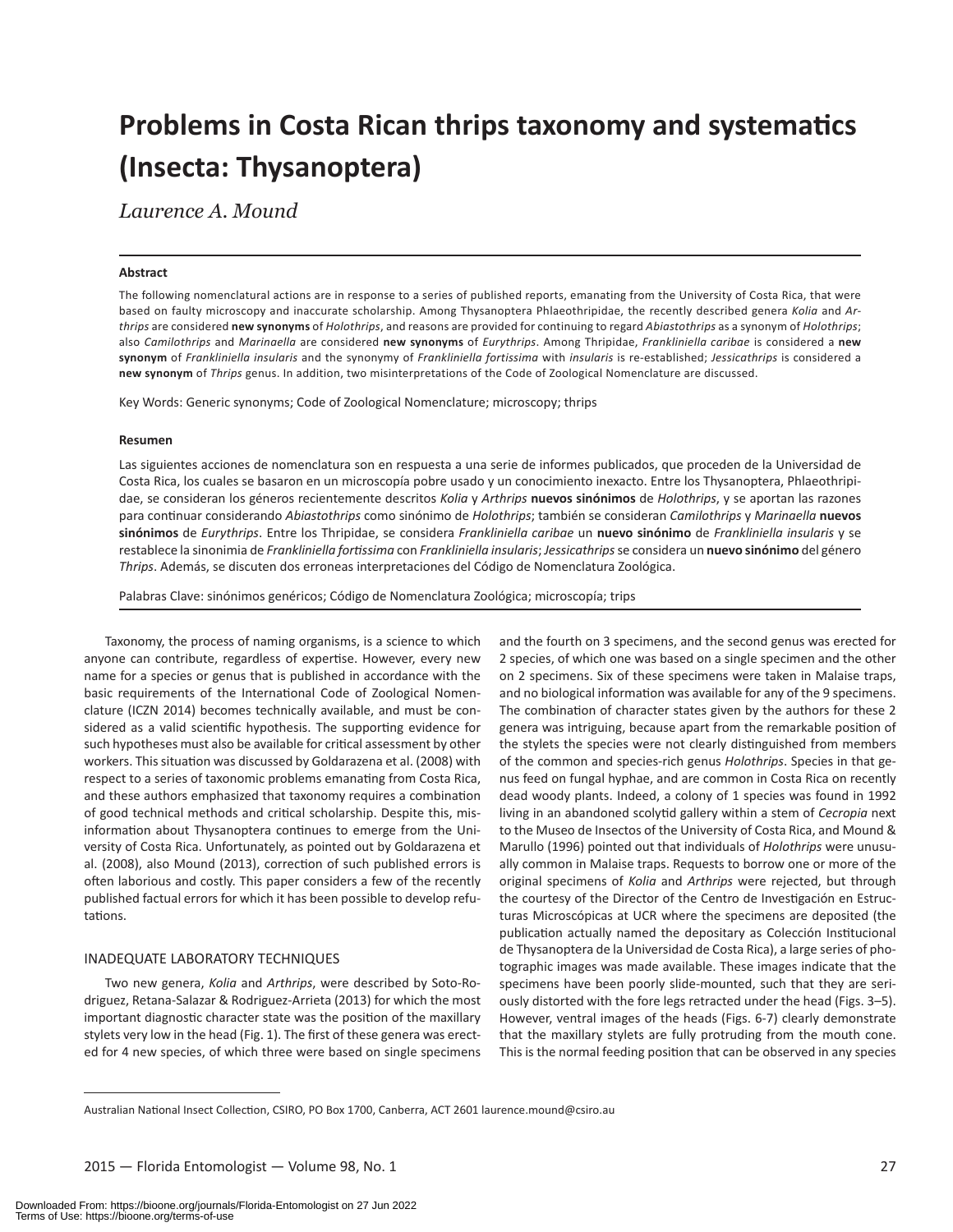

**Figs. 1 and 2. 1**. Maxillary stylets of genus *Kolia* [Fig. 1B from Soto-Rodriguez et al (2013)]. **2**. Head and antennae of *Jessicathrips cubensis* [Fig. 1a from Gonzalez et al. (2010)].

of Phlaeothripidae with long stylets. The stylet position as described for both *Arthrips* and *Kolia* is thus an artifact, and cannot be considered as diagnostic of these taxa. Because of this, and the other character states indicated in the original descriptions, the generic names, *Arthrips* and *Kolia*, are here recognized as **new synonyms** of *Holothrips* Karny. This genus is discussed and extensively illustrated by Okajima (1987), also Mound & Tree (2014), and in the normal retracted position the stylets of species in this genus lie close together medially for the full length of the head. Unfortunately, the species-level identities of the 9 Costa Rican specimens are likely to remain in doubt, because the damaged condition of the specimens will make critical comparisons particularly difficult.

#### INACCURATE MICROSCOPY

According to Retana-Salazar (2013b) the holotype of *Trichothrips schaubergeri* Priesner, the type species of the genus *Abiastothrips* Priesner, has only 2 sensoria on each of antennal segments III and IV, he therefore redefined *Abiastothrips* as a valid genus distinct from *Holothrips* Karny with which it had previously been considered a synonym (Mound & Marullo 1996). The statement concerning the number of antennal sensoria is curious, because not only does Priesner (1928) state, when re-describing *schaubergeri*, that there are 3 sensoria on segment III and four on IV, but Schliephake & Klimt (1979) clearly illustrate this species with this sensorial arrangement, and *lativerticis* Post (1961), a north American species that is considered a synonym of *schaubergeri*, was also described as having this sensorial arrangement. Moreover, in synonymising *Cratothrips priesneri* Bagnall with *schaubergeri*, Priesner (1964) states that there are 3 sensoria on the third antennal segment. In July 2014 the original specimen of *schaubergeri* was re-examined, and there are clearly 3 sensoria on III and four on IV, and this is true also of the holotype and paratype of *priesneri*, as well as of all of the available specimens of *schaubergeri* in the collections of the Senckenberg Museum, Frankfurt, and the Natural History Museum, London. Examination of these specimens indicates that the notopleural sutures are slightly variable in *schaubergeri*, normally being fully complete but sometimes weakly incomplete on one side. The rejection of *Abiastothrips* as a synonym of *Holothrips* (see ThripsWiki 2014) is thus not supported by the available evidence.

In *Frankliniella insularis* (Franklin), a common and widespread Neotropical species of Thripidae, the posterior margin of abdominal tergite VIII bears a comb of dentate microtrichia but with 1 to 3 of these microtrichia absent medially. Priesner (1925) described *Frankliniella for-*

*tissima* also as having this condition with the words "Die Zähnchen des Kammes am 8. Tergit stehen wenig dicht, in der Mitte ist die Reihe unterbrochen". An original female from which *fortissima* was described is in the collections of the Senckenberg Museum, and is labelled "TYPE" and this clearly has tergite VIII with the comb present but lacking a few microtrichia medially (Fig. 8). Jacot-Guillarmod (1974, 783) placed *fortissima* as a synonym of *insularis*, and this synonymy is widely accepted (Mound & Marullo 1996; Cavalleri & Mound 2012). In contrast, Retana-Salazar (2010a) in a key to species, also Retana-Salazar & Soto-Rodriguez (2013a), claim that the comb on tergite VIII is absent in *fortissima*, and that *fortissima* is thus distinct from *insularis*. Curiously, the data matrix provided by Retana-Salazar (2010b) for *Frankliniella* species scores both *fortissima* and *insularis* as having the comb on tergite VIII present but interrupted medially. Moreover, the second half of the first couplet in the key to species provided by Retana-Salazar (2010a) that leads ultimately to *fortissima*, states that the comb on VIII is complete. There are no other characters by which *fortissima* can be distinguished satisfactorily from *insularis*, and these names continue to be considered as referring to a single species.

A further problem arising from these errors concerns the confusing, and contradictory, description of a new species, *Frankliniella caribae* Retana-Salazar (2010a). This was based on 9 females; the holotype from Trinidad, that had previously been identified at the Natural History Museum in London, as *insularis*, and 8 paratypes from Costa Rica. The description states of the ocellar setae: "Setas ioIII en posición 1/2 (Fig. 2)", but the discussion of this species states that it differs from *insularis* in "la posición de las setas ioIII en el interior del triángulo ocelar". The Figure 2 provided by Retana-Salazar (Fig. 9) reflects the first of these statements, but therefore cannot support the second statement. Considering that the head surface is curved not flat, there is no significant difference in the position of ocellar setae pair III between *caribae* and *insularis* (see Fig. 34 in Cavalleri & Mound 2012). Abdominal tergite VIII of *caribae* was described as "Peine medial presente pero con dientes más pequeños hacia el centro", but the comb of *insularis* is known to be variable (Mound & Marullo 1996), and the condition described for *caribae* is not uncommon among specimens within populations of *insularis* from several countries. At present there is no evidence to support the hypothesis that the 9 females listed by Retana-Salazar represent a different species, and *caribae* is here considered to be a **new synonym** of *insularis*.

A new genus and species, *Marinaella edwini*, was described by Retana-Salazar & Soto-Rodriguez (2013b) based on a single female from Costa Rica that is deposited in the Senckenberg Museum, Frankfurt. This genus was described as a new member of the subfamily Phlaeothripinae, but diagnosed as unique within this subfamily in having the maxillary stylets broad. The original specimen was studied at SMF during July 2014, using a X40 phase-contrast microscope objective, and more particularly a X100 oil immersion objective. With both lenses, but particularly using the short depth of field of the higher magnification, it became clear that the maxillary stylets are actually slender, but that they run closely parallel to the maxillary guides. It appears that the total width of stylets *plus* maxillary guides was measured when claiming the stylets to be broad. In describing both the genus and the species the authors state "Placas del praepectus poco desarrolladas" [= prosternal basantra]. However in the "Comentario" on the new genus they refer to "la ausencia de placas del praepectus". In fact these structures are present on the holotype, although not easy to see due to the lack of clarity of the slide preparation. A further curious error is the statement in the species description "pata I sin diente tarsal", because their own illustrations, Figure 1, A and B, clearly show a tooth on the fore tarsus. The authors interpret a supra-generic group Glyptothripini as comprising species with "ornamentación fuertemente reticulada" and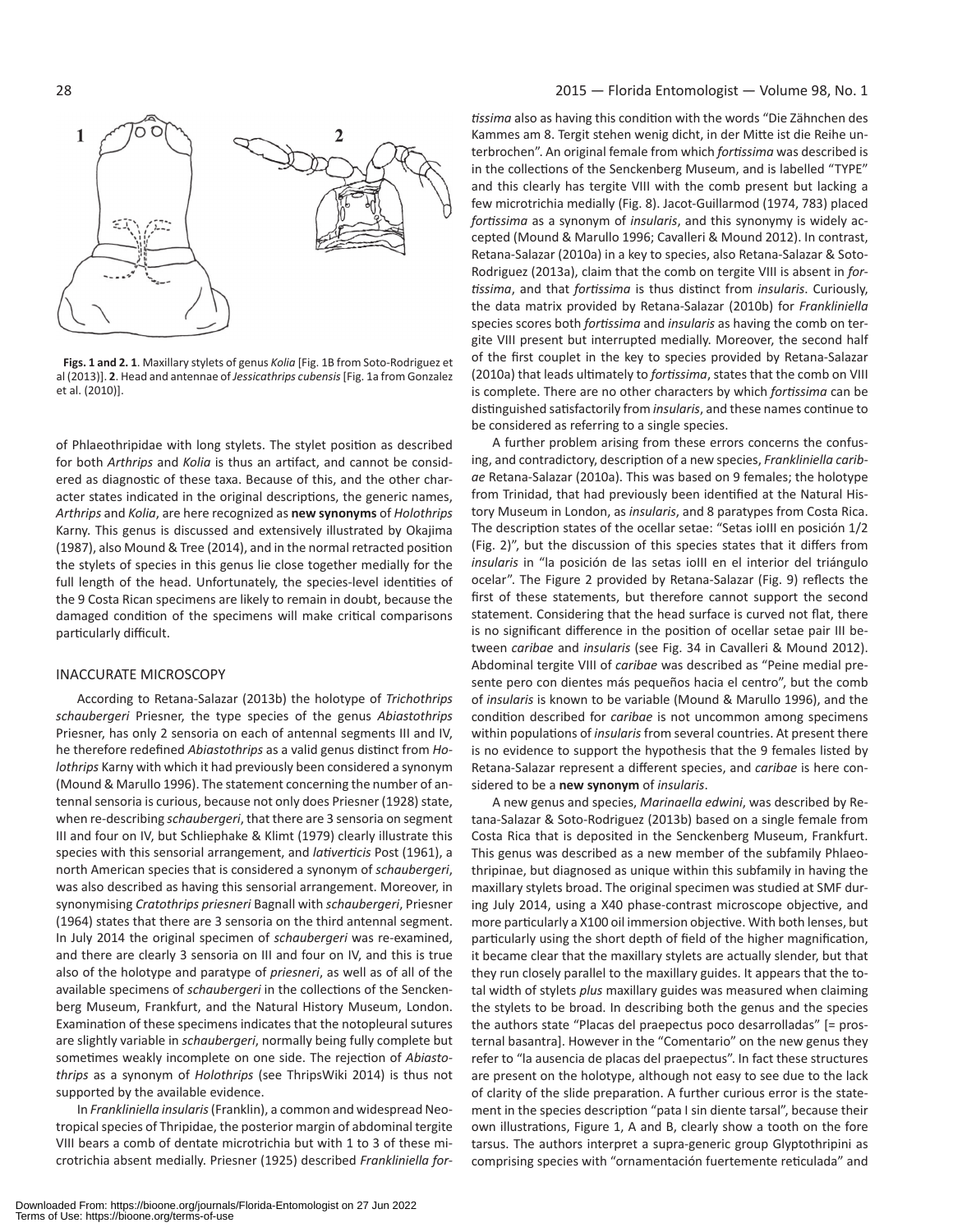Mound: Problems in Costa Rican Thrips Taxonomy 29



**Figs. 3–9.** [3–7 provided by Olman Alvarado Rodríguez of CIEMIC, University of Costa Rica]. **3–5.** Holotype females of *Arthrips madresalvensis*, *Kolia lilianae* and *Kolia zaidae*. **6–7.** Mouth cone of *Kolia guanacastenis* and *Kolia zaidae*, with protruding maxillary stylets indicated. **8.** Tergite VIII posterior margin of *Frankliniella fortissima* female labelled "type" with microtrichial comb interrupted medially. **9.** Head of *Frankliniella caribae* holotype (Fig. 2 from Retana-Salazar 2010a).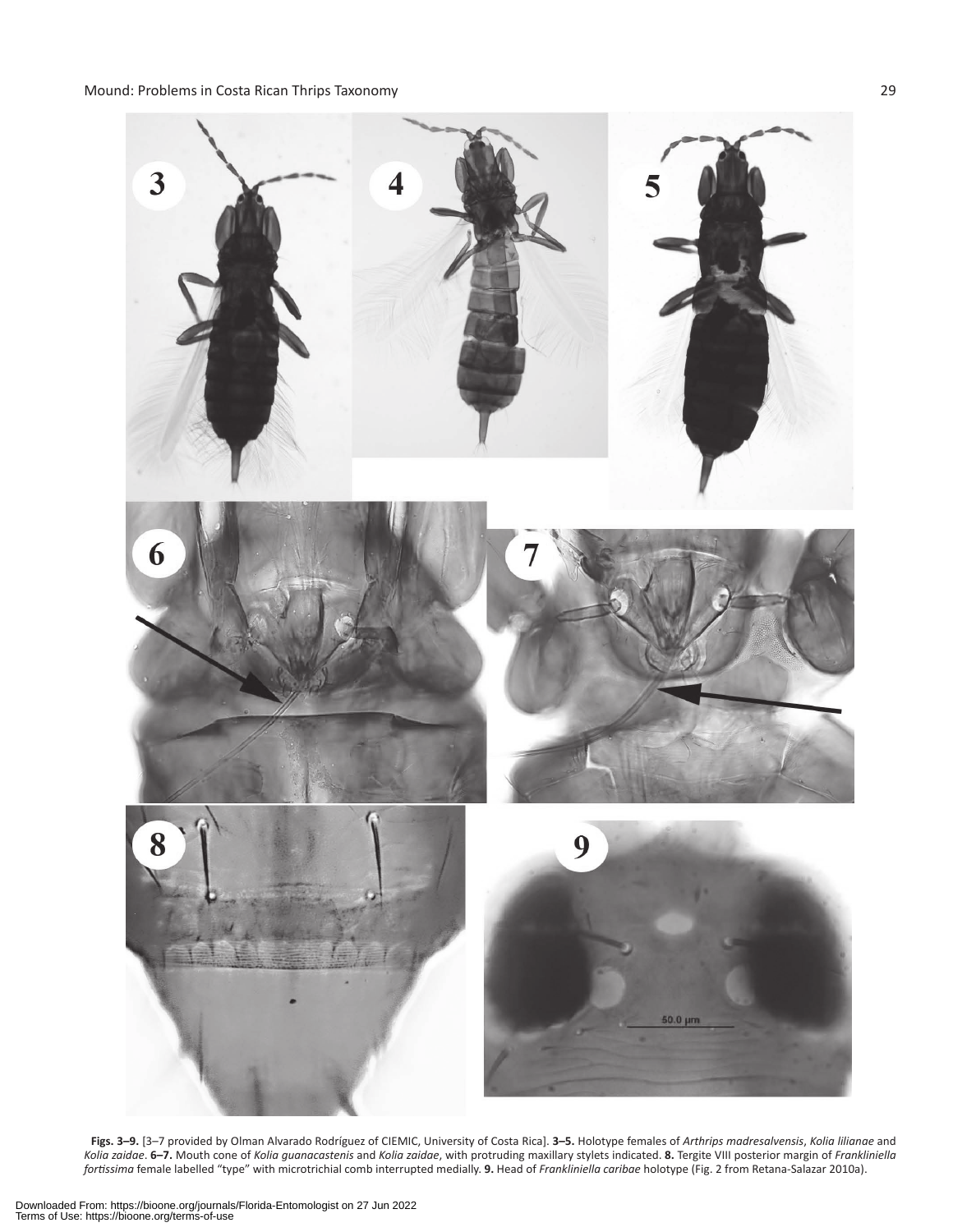"tubo fuertemente elongado y ornamentado". However, both of these character states are not developed in many of the species of *Eurythrips* and *Terthrothrips*, the 2 most species-rich genera of this group (see illustrations in Mound 1976 & 1977). In view of the lack of any diagnostic characters, the genus *Marinaella* is here considered a **new synonym** of *Eurythrips* Hinds.

A second new Glyptothripine genus and species described by Retana-Salazar & Soto-Rodriguez (2013c), *Camilothrips saidamhedi*, was based on 5 wingless females from Costa Rica of which 1 paratype was studied in July 2014 at the Senckenberg Museum, Frankfurt. The description states that the prosternal basantra are absent in this species, whereas these sclerites are actually present but due to contraction of the prosternal surface are in an oblique position. The new genus was further justified by the lack of tergal wing-retaining setae. However, as with lack of ocelli and reduction in compound eye size, this condition is correlated with wing loss in many taxa throughout the Order Thysanoptera. It certainly occurs among the litter-living, fungus-feeding, species of *Eurythrips* and *Terthrothrips* (Mound 1976 & 1977). One diagnostic character stated for *Camilothrips* was the presence of only 2 sense cones on the third antennal segment, with the claim that species of *Eurythrips* have 3 sense cones on this segment. However, both Stannard (1968) and Mound (1976) have pointed out that the number of sense cones on this segment is variable among and within *Eurythrips* species. In *ampliventralis* Hinds, the type species of *Eurythrips*, the number varies from 1 to 3, and this variation can occur between the left and right antennae as well as among individuals from the same locality. In the absence of any further evidence, the genus *Camilothrips*  is therefore considered a **new synonym** of *Eurythrips* Hinds.

A new genus and species of Thripidae, *Jessicathrips cubensis*, was described by Gonzalez, Retana-Salazar & Castillo (2010) from Cuba based on a single female. The generic definition provided includes all of the characteristics of the genus *Thrips*, except for the presence of only 6 antennal segments. The new genus was differentiated solely on this character. However, the illustration that accompanied the description indicates a specimen with grossly deformed antennal segments (Fig. 2), with the left and right antennae asymmetric. Antennal abnormalities are common among Thripidae, and based on such an artefact the putative genus *Jessicathrips* cannot be considered as distinct from *Thrips*. The species involved is probably the widespread pest, *Thrips tabaci*. The new species name fails to meet the requirements of Article 16.4.2 of the International Code for Zoological Nomenclature (ICZN 2014), in that no indication was given of the institutional collection in which the holotype was deposited. The name *Jessicathrips cubensis* is thus unavailable and must be considered a *nomen nudum*, although for reference purposes it can be placed within the long synonymy of genus *Thrips* Linnaeus.

#### BIBLIOGRAPHIC ERRORS

Retana-Salazar (2013a) provides a Table of 59 Thysanoptera species with the title "Lista de especies descritas por Priesner para América Latina". However, 11 of these are listed in error. Two of the 11 were described by authors other than Priesner [*Chaetanaphothrips orchidii* (Moulton); *Plagiothrips eugeniae* (Costa Lima)], and the following 9 species were described by Priesner from Old World countries, not from anywhere in the Americas [from The Netherlands, *Liothrips vaneeckei*; from Egypt, *Dorcadothrips caespitis* and *Apterygothrips haloxyli*; from Austria, *Trichothrips schaubergeri*; from Java, *Mystrothrips dammermanni* and *Psalidothrips amens*; from Sumatra, *Pygmaeothrips ferecaecus* and *Streptothrips mirabilis*; from Liberia, *Williamsiella pediculus*]. The head of the Table includes the statement "informadas por Mound y Marullo (1996)", but those authors do not record these species from Latin America, although 8 of them are type species of widespread genera that include species from Latin America.

Retana-Salazar & Soto-Rodriguez (2013a), in discussing the species *Frankliniella fortissima*, make the following statement about a slide in the collections of the Senckenberg Museum, Frankfurt. "The slide is labelled as "type" in the original collection of Priesner and following the criteria established in the ICZN this slide is the holotype." This statement concerning the International Code of Zoological Nomenclature is incorrect, because Article 73.1.3 of the Code (ICZN 2014) explicitly states that holotypes can only be fixed in the original publication and by the original author. Priesner (1925), in describing *fortissima*, makes no mention of any specimens as Types, indeed he does not indicate how many specimens of his new species that he had studied.

## **Discussion**

Taxonomy is certainly a difficult biological discipline, involving the satisfactory delineation of one species from another, whether by morphology or molecules, and the assessment of observed differences to infer phylogenetic relationships. However, a large proportion of the difficulties faced by professional taxonomists arise from poor quality work. Most of the Thysanoptera names for the Neotropical fauna are derived from 2 North American workers. Taxon descriptions by J. D. Hood (Hoebeke 1994) are detailed and supported by excellent slide preparations and highly skilled line drawings. In contrast, those by D. Moulton (Arnaud & Lee 1973) are often superficial, based on distorted slide preparations, and with illustrations that are sketchy and inaccurate. As a result, many of the thrips taxa described by Moulton from Brazil are likely to remain unrecognizable. Similarly, the number and diversity of errors indicated in the paragraphs above can only increase the problems of understanding Neotropical biological diversity.

## **Acknowledgments**

I am grateful to Dr Adrian Pinto, and to Olman Alvarado of the Centro de Investigación en Estructuras Microscópicas at the University of Costa Rica for the provision of images of thrips specimens in that collection. I am also grateful for the comments and advice of four referees to whom the editor submitted an earlier draft.

## **References Cited**

- Arnaud PH, Lee VF. 1973. Types of Thysanoptera in the collection of the California Academy of Sciences. Occasional Paper of the California Academy of Sciences 105: 1-138.
- Cavalleri A, Mound LA. 2012. Toward the identification of *Frankliniella* species in Brazil (Thysanoptera, Thripidae). Zootaxa 3270: 1-30.
- Goldarazena A, Mound LA, Zur Strassen R. 2008. Nomenclatural problems among Thysanoptera (Insecta) of Costa Rica. Revista de Biologia Tropical 56: 961-968.
- Gonzalez C, Retana-Salazar AP, Castillo N. 2010. Revista de Protección Vegetal 25(2): 124-126.
- Hoebeke ER. 1994. Joseph Douglas Hood (1889-1996): Life and career of a renowned Thysanopterist. Zoology (Journal of Pure and Applied Zoology) 4: 225-232.
- ICZN. 2014. The International Code of Zoological Nomenclature. http://iczn. org/code . Accessed 4.IX.2014.
- Jacot-Guillarmod CF. 1974. Catalogue of the Thysanoptera of the world (part 3). Annals of the Cape Provincial Museums (Natural History) 7(3): 517-976.
- Mound LA. 1976. American leaf-litter Thysanoptera of the genera *Erkosothrips*, *Eurythrips* and *Terthrothrips* (Phlaeothripidae: Phlaeothripinae). Bulletin of the British Museum (Natural History) (Entomology) 35: 27-64.
- Mound LA. 1977. Species diversity and the systematics of some New World leaflitter Thysanoptera (Phlaeothripinae; Glyptothripini). Systemtaic Entomology 2: 225-244.